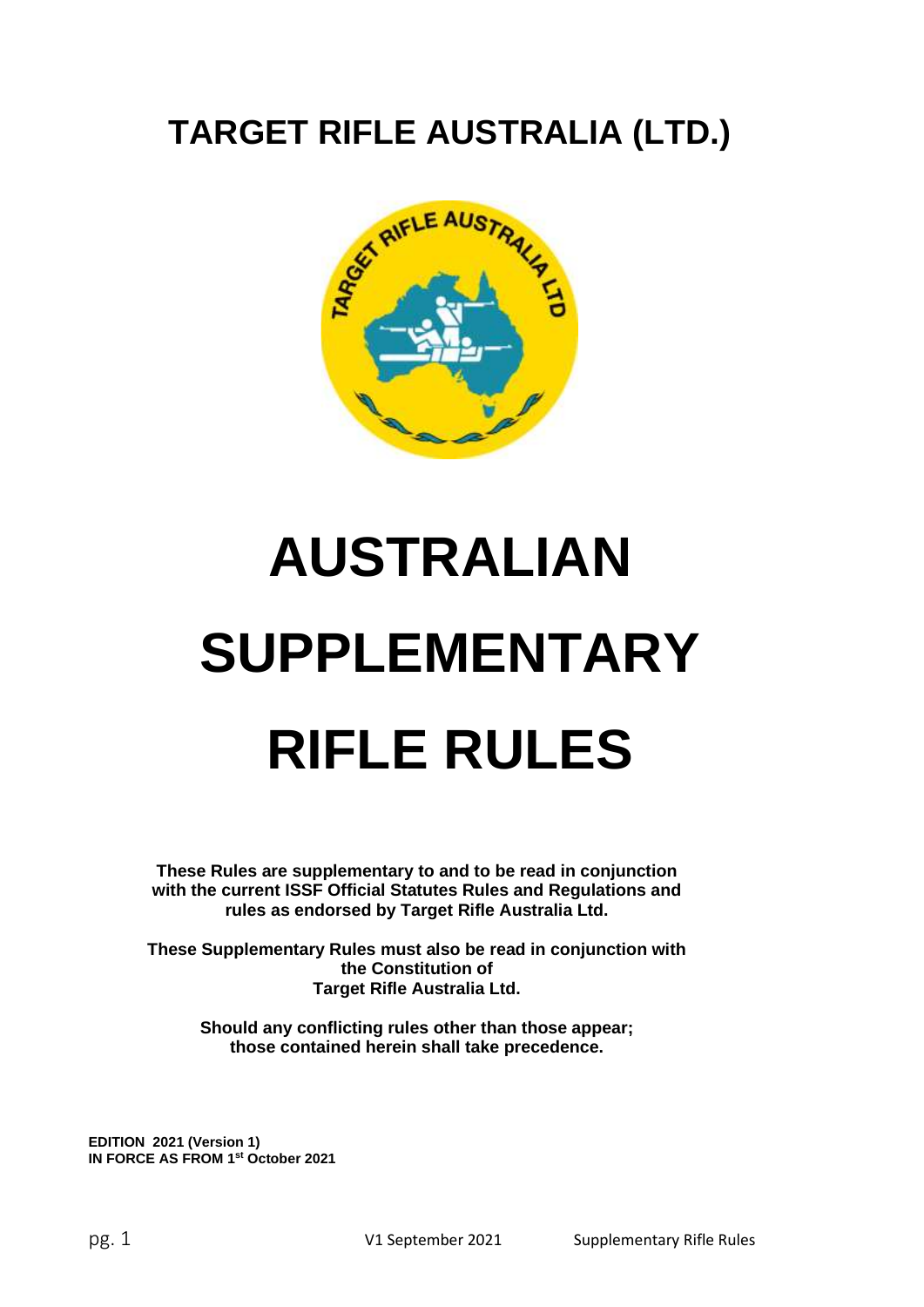| A.1        | <b>GENERAL</b>                               |
|------------|----------------------------------------------|
| A.2        | <b>RULE NUMBERING</b>                        |
| A.3        | <b>ELIGIBILITY OF COMPETITORS</b>            |
| A.4        | <b>SPECIAL AGE CATEGORIES.</b>               |
| A.5        | <b>CLUB, STATE OR TERRITORY TEAM MEMBERS</b> |
| A.6        | <b>RANGE STANDARDS</b>                       |
| <b>A.7</b> | <b>TARGET FRAMES AND BACKING CARDS.</b>      |
| A.8        | <b>TARGET CHANGING</b>                       |
| A.9        | <b>WIND FLAGS</b>                            |
| A.10       | <b>EQUIPMENT</b>                             |
| A.11       | <b>SAFETY FLAGS</b>                          |
| A.12       | <b>AMMUNITION</b>                            |
| A.13       | <b>PRESSURISED CYLINDERS</b>                 |
| A.14       | <b>CORRECTIVE LENSES.</b>                    |
| A.15       | <b>POSTAL COMPETITIONS</b>                   |
| A.16       | <b>SCORING</b>                               |
| A.17       | <b>COACHING</b>                              |
| A.18       | <b>SHOTS PER TARGET</b>                      |
| A.19       | <b>TIE BREAKING RULES</b>                    |
| A.20       | <b>RECORDS</b>                               |
| A.21       | <b>TARGET DIMENSIONS</b>                     |
| A.22       | <b>TIME LIMITS</b>                           |
| A.23       | <b>BENCHREST RANGE SAFETY</b>                |
| A.24       | <b>OPEN TRA BENCHREST TARGET RIFLE</b>       |
| A.25       | <b>BENCHREST EQUIPMENT</b>                   |
| A.26       | <b>SHOOTING POSITION</b>                     |

**A.27 10 METRE 3 POSITION**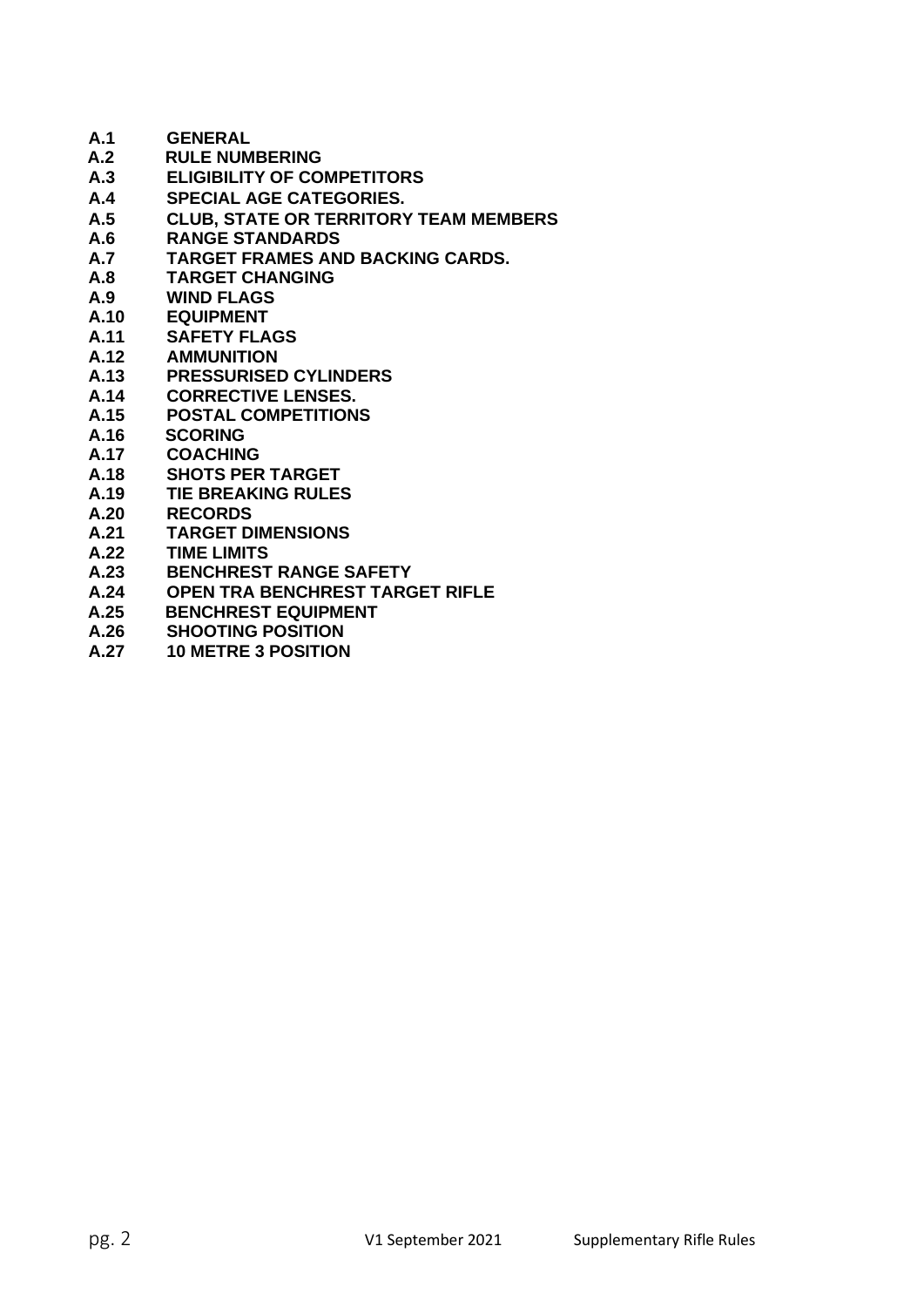### **GENERAL RULES FOR ALL TRA SHOOTING**

#### **A.1 GENERAL**

A.1.1 The following rules and regulations have been compiled for use by affiliate members of Target Rifle Australia Ltd.

> It is the intent of these rules, in conjunction with the International Shooting Sports Federation (ISSF) to describe equipment, positions, range procedures, etc.

It is not the intention to restrict the users of various rifles or courses of competition. However, any variations, restrictions and basic rules must be specifically outlined in the program of the match concerned. Any such variations should not conflict with the aims of the ISSF or State Firearms Regulations.

- A.1.2 The Jury shall resolve any questions arising in connection with the conduct of a competition in accordance with the ISSF Official Statutes Rules and Regulations and the Australian Regulations (including these TRA Supplementary Rifle Rules) where applicable. The Jury decision shall be final.
- A.1.3 Australian, State and Territory Championships must be conducted under these rules in conjunction with the ISSF Rules and Regulations unless the Championships are being held as a Shooting Australia Ranking event where all ISSF Rules will apply.
- A.1.4 It shall be the competitor's responsibility to be aware of any announcement placed on a notice board by the authority of the organizing committee. Such announcement shall have the same force as these regulations. Such notice board must be placed in a conspicuous position.
- A.1.5 In the event that a competitor cannot compete in a shoulder-to-shoulder competition his/her entry fee less 10% must be refunded. In the event that an event is cancelled all entry fees must refunded.

#### **A.2 RULE NUMBERING**

A.2.1 To enable TRA rules to reference any specific ISSF sub-level (bulleted) rule listed below their four (4) number protocol (i.e. 6.10.3.5) then an alphabetic letter designating the bulleted rule's place down that list will be used to replace the dot. (i.e. use 6.10.3.5 d to designate the fourth bulleted rule in the list under ISSF rule 6.10.3.5)

#### **A.3 ELIGIBILITY OF COMPETITORS**

A.3.1 **Individuals**: Any person who is a member of an Affiliate Member of Target Rifle Australia Ltd.

#### **A.4 SPECIAL AGE CATEGORIES.**

All Special Age Categories are subject to compliance with [A.3.1] above.

A.4.1 Sub Juniors.

Any athlete under the age of 17 years on December 31st in the year of the competition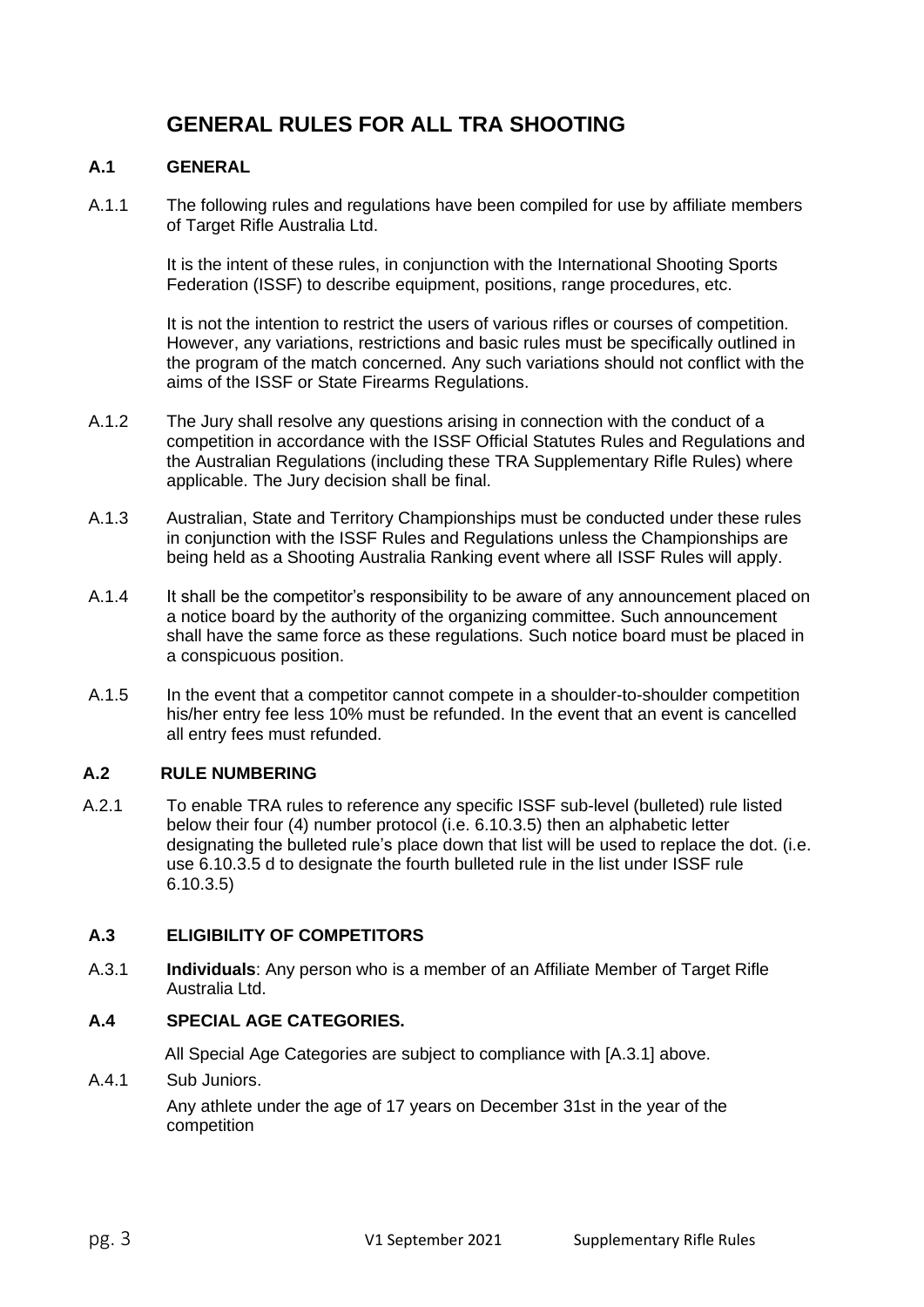A.4.2 Juniors.

Any athlete under the age of 21 years on December 31st in the year of the competition.

A.4.3 Veteran.

Any person over the age of 60 years on December 31st in the year of the competition. subject to [A.3.1] above.

#### **A.5 CLUB, STATE OR TERRITORY TEAM MEMBERS**

- A.5.1 Members of such Teams must be financial members of their club for a period of one calendar month immediately prior to the commencement date of the competition and subject to [A.3.1] above.
- A.5.2 Transferring members can only shoot for one Club in any competition or series of competitions unless the State or Territory Association grants written approval.

#### **A.6 RANGE STANDARDS**

For specific Range Standards refer to appropriate sections of ISSF Rule 6.4.3.

Ranges should be approved in accordance with the appropriate process of the local jurisdiction to approve any style of shooting to be conducted on the range.

#### **A.7 TARGET FRAMES AND BACKING CARDS.**

- A.7.1 Target frames should be the same distance centre to centre as the firing points.
- A.7.2 Targets should have backing cards 40cm behind them. Displacement of cross fired shots on the backing cards would then be approximately: 90 metres - 6mm

| <u>JU HIGUGS - UITIIII</u> |                  |
|----------------------------|------------------|
| 50 metres - 12 mm          | per one position |
| 20 metres - 25 mm          |                  |

- A.7.3 All targets must be placed at a height in accordance with ISSF 6.4.6.1 to ensure that all lead projectiles are appropriately arrested safely by the range bullet catchers/backstop and because of the bullet trajectory (from prone, supported on tables, through to standing) they don't ricochet off the ground or other range equipment.
- A.7.4 Target Bay numbering See ISSF 6.4.3.6

#### **A.8 TARGET CHANGING**

At completion of shooting by a relay and on instruction from the CRO and/or Range Officer, all competitors shall remove their equipment from the firing point before changing target cards for the next relay.

An official shall collect the target cards in the vicinity of the target line and transport them to the Results, Timing and Scoring (RTS) Office.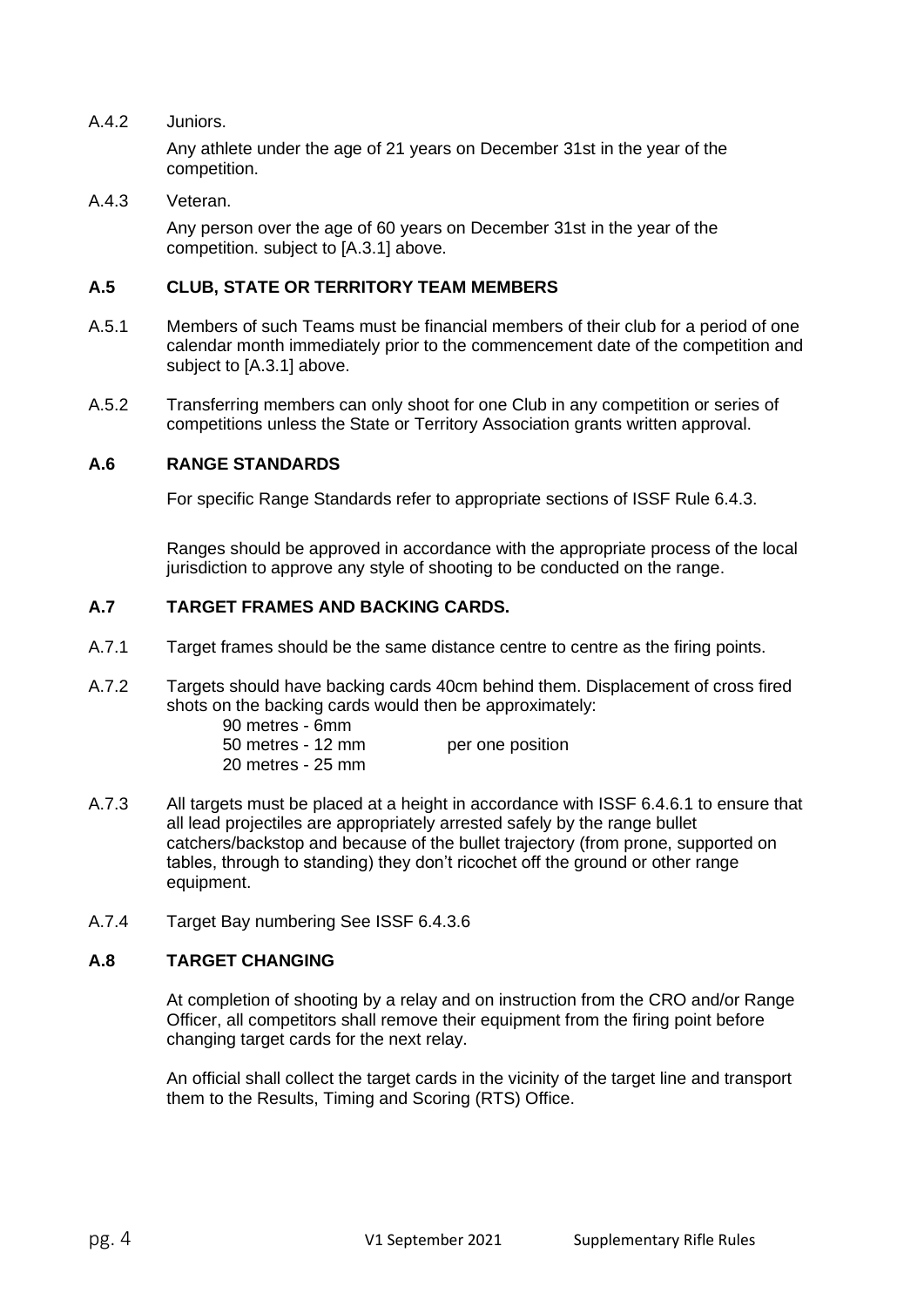#### **A.9 WIND FLAGS** to be as per ISSF Rule 6.4.4

Only standard ISSF wind flags or other TRA approved wind indicators provided by the venue or competition organisers can be used.

#### **A.10 EQUIPMENT**

#### A.10.1 **GROUND CLOTHS AND SHOOTING MATS.**

If Shooting Mats or Ground cloths are not provided by the venue or competition organisers then the use of private shooting mats and/or ground cloths that comply with ISSF Rule 6.4.7.2.b.are permitted.

#### A.10.2 **CLOTHING**

- A.10.2.1 ISSF clothing regulations shall not be rigidly enforced for any State and National Championships provided a competitor gains no unfair advantage. This exemption does not apply to competitors that are using the event to seek selection in any international events such as Olympic Games, World Championships, World Cups, Commonwealth Games, Commonwealth Shooting Federation and Regional Championships and TRA or SA ranking events.
- A.10.2.2 A competitor's ISSF Equipment Control Certification Card issued as per ISSF Rule 6.7.6.2 is proof of compliance in TRA competitions where clothing and equipment inspections is required to be done.
- A.10.2.3 An Australian version of the Equipment Control Certification card as per ISSF Rule 6.7.6.2 is endorsed for use as per Rule A.10.2.2 provided it is issued by person/s approved by TRA Technical Committee.

#### **A.11 SAFETY FLAGS**

#### **SAFETY IS OF PARAMOUNT IMPORTANCE.**

ISSF Rule 6.2.2.2 needs mandatory use of safety flags (Breech Flags) in all firearms. No rifle is to have the safety flag removed until directed by a Range Officer.

#### **A.12 AMMUNITION**

Only commercially available, factory loaded, standard velocity.22 long rifle ammunition with a soft lead projectile may be used. This ammunition must be original and unaltered. Jacketed projectiles must not to be used.

#### **A.13 PRESSURISED CYLINDERS**

It is a shooter's responsibility as per ISSF Rules 6.2.4.2 and 6.7.6.2.g to ensure that any pressure cylinder is still within the manufacturers validity date or holds proof that an appropriate testing authority has certified it as safe.

#### **A.14 CORRECTIVE LENSES.**

Corrective lenses may be attached to a rifle when used in Australian TRA domestic competitions. For SA endorsed competitions ISSF Rules 7.4.1.6.c applies.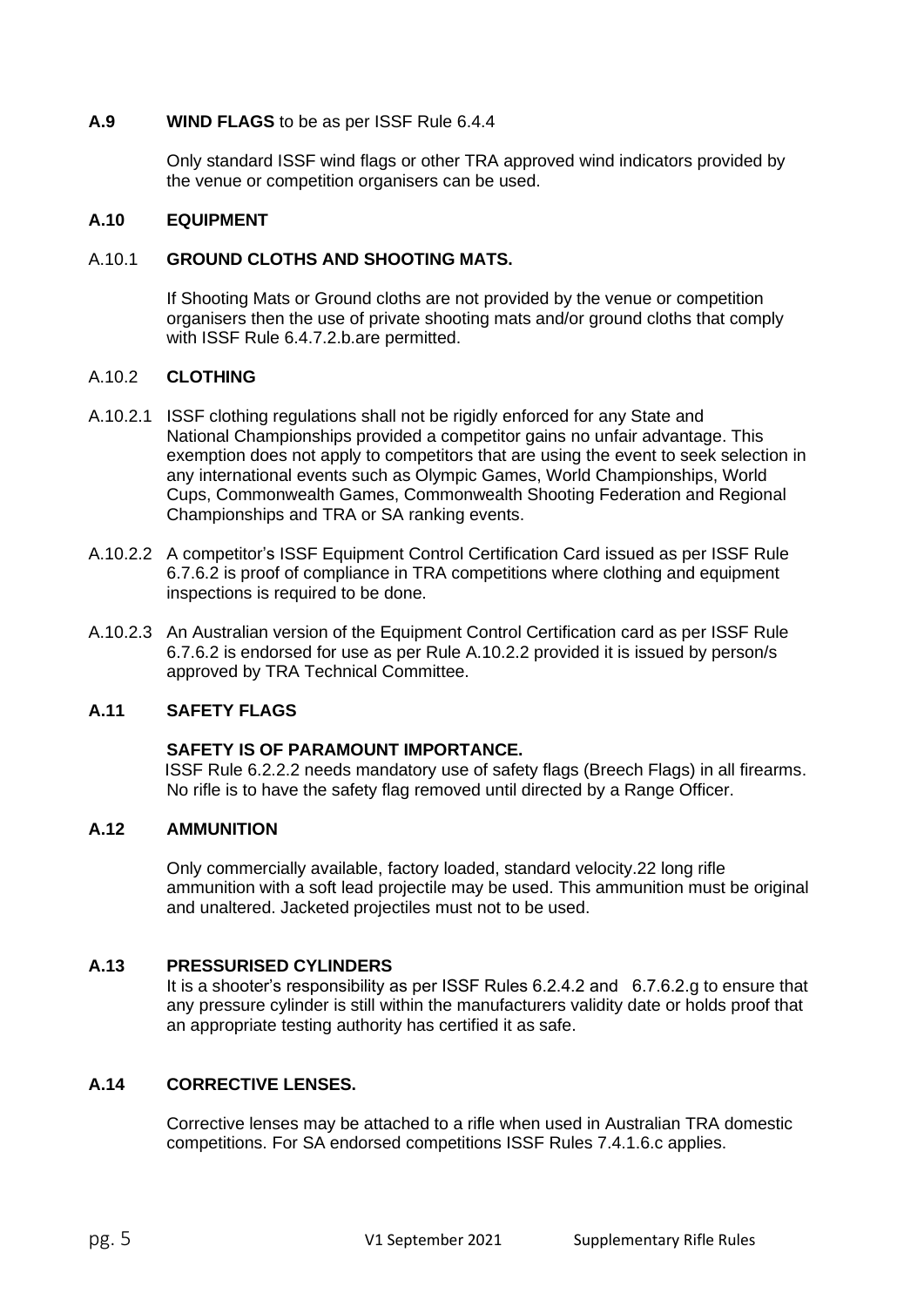#### **A.15 POSTAL COMPETITIONS**

A.15.1 Recognized Interstate Postal Competitions.

| lost                           | Competition                              | <b>Current Status</b> |
|--------------------------------|------------------------------------------|-----------------------|
|                                |                                          |                       |
| Queensland                     | Duncan 400.                              | Dormant               |
| New South Wales Club Dewar.    |                                          | Dormant               |
| TRA                            | 3x20 Three Position Match.               | Active                |
| Victoria                       | B.S.A.Shield.                            | Dormant               |
| <b>TRA</b>                     | Grahame Lawler Air Rifle Match.          | Active                |
| TRA                            | Warren Potent 50m Prone Match            | Active                |
|                                | New South wales Junior 50 m Prone Match. | Active                |
| New South Wales TRA Benchrest. |                                          | Active                |

- A.15.2 TRA shall endorse the conduct of Interstate Postal Team matches in accordance with rules as approved by the Board.
- A.15.3 Specific conditions may be applied for each Competition.
- A.15.4 In events where shot cards must be returned, they must be in the hands of the returning officer or have a postmark earlier than the returning date laid down in the program.
- A.15.5 In events where scoring results are posted, faxed or e-mailed to the returning officer, the shot targets must be retained for scrutiny, if requested by the organising committee.
- A.15.6 On ranges equipped with electronic scoring target system, a printer strip/printout signed by the competitor shall be considered to be their target for scrutiny, if requested.
- A.15.7 In all individual and team events, the competitor and witness must add their name and signature to each card shot, to certify that the competitor has complied with all the rules. A witness must firstly be conversant with the rules laid down for the competition and can be Secretary, Captain, or Committee Member of the rifle club.
- A.15.8 Where consecutively numbered single targets are used in TCMs for10 metre Air Rifle or 50 metre matches, only the first and last competition targets need to be signed, dated and witnessed.
- A.15.9 For matches shot on Electronic Scoring Systems the competitor and witness shall sign the printout next to the total score. As per ISSF 6.10.4.e & 6.10.4.f&g
- A.15.10 All targets for any particular match or position must be shot on the same range and on the same day. Conditions for the shoot regarding sighters [unless specified in the program] will be the same as laid down for shoulder-to-shoulder matches.
- A.15.11 Disqualification shall be the only penalty where targets or matches are shot outside specified dates or when any other rules or written instructions are not complied with.
- A.15.12 No competitor may enter under an assumed name and any particulars required by the conditions of the competition must be correctly stated on the entry form.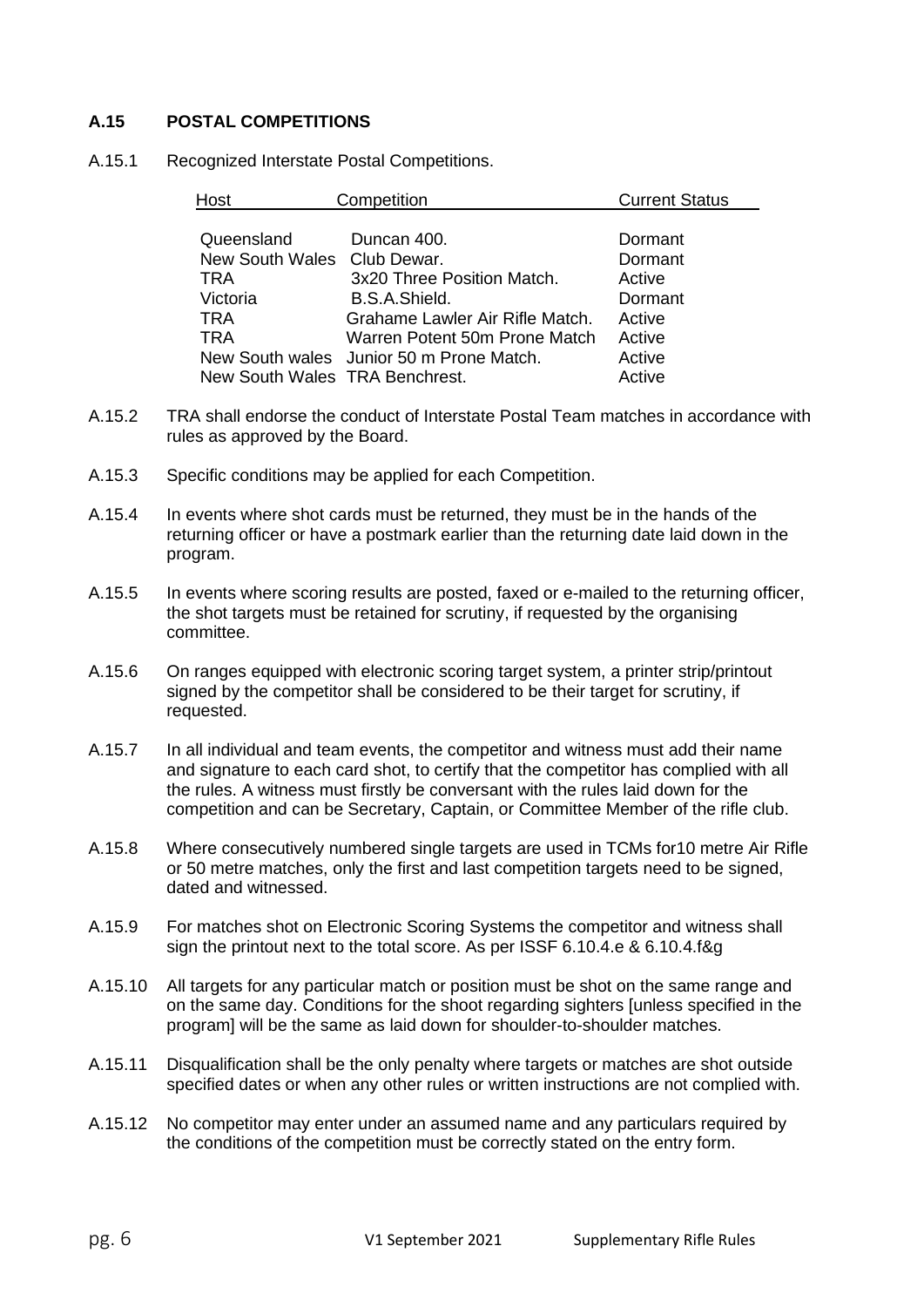#### **A.16 SCORING**

- A.16.1 **Team Matches:** Team members cross firing onto any other card will lose the full value of the shot.
- A.16.2 **Individual:** Competitors cross firing onto any other card will lose the full value of the shot.
- A.16.3 Where a witness can certify without doubt that a particular shot in a postal competition was cross-fired by another shooter not in the competition, that shot would be annulled.
- A.16.4 Interfering with any shot hole is prohibited.
- A.16.5 As a general rule, only those shots that are visible will be scored. An exception will be made in the case where the grouping of several shots is so close that it is possible for a required shot or shots to have gone through an existing hole without leaving a mark. In this case the shooter shall be given the benefit of the doubt.
- A.16.6 When two scorers do not agree on the value of a shot see ISSF section 6 ANNEX 5.2.4 & 5
- A.16.7 Hits outside the scoring rings of a shooter's own target are scored as misses.

#### **A.17 COACHING**

#### **State, Territory or Club Team Competition.**

- A.17.1 When a team match is shot in conjunction with an individual match coaching is not permitted, even if it is allowed by the program.
- A.17.2 The team captain has control of all duties performed by any coach of the team's shooters.
- A.17.3 Individual scores shot while being coached will not be recognised for records

#### **A.18 SHOTS PER TARGET**

To change from the specifications as presented in A21 the Competition Organising Committee shall be required to comply with the following actions.

- I) Include the variation in any notice of the competition.
- ii) Notification of variation is displayed prominently on the range notice board in accordance with Rule A.1.4
- iii) Each competitor is advised in writing at the time of registration.
- iv) Ensure the Chief Range Officer makes an appropriate announcement at the start of each detail.

#### **A.19 TIE BREAKING RULES**

For all competitions tie breaking shall be in accordance with ISSF GTR 6.15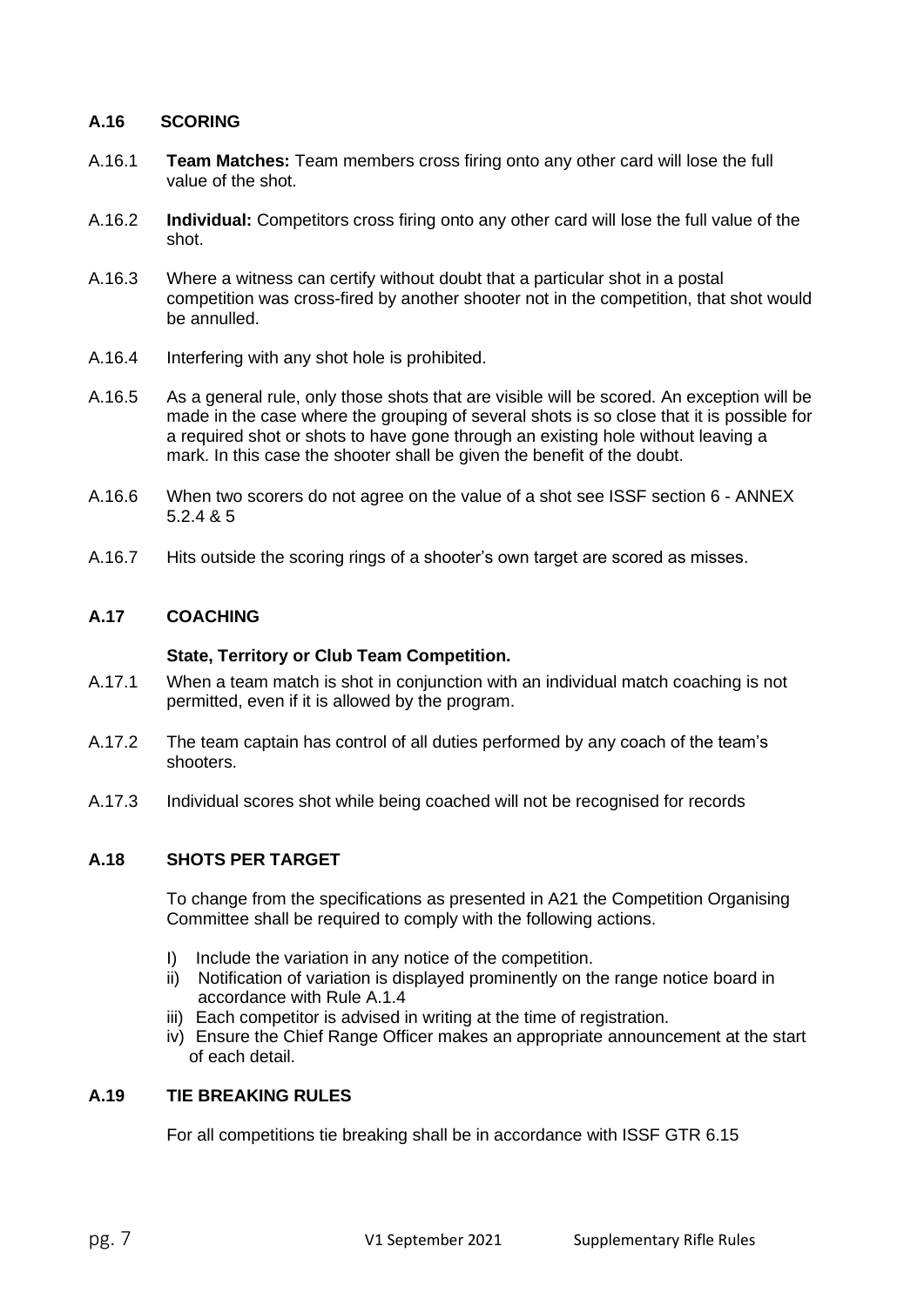#### **A.20 RECORDS**

#### A.20.1 **Individuals National State or Territory Records.**

National, state or territory records for individuals can only be set by Australian Residents, in individual shoulder-to-shoulder competitions Listed in A20.3

#### A.20.2 **Teams. National State or Territory Records.**

Team records can only be set in competitions organized by TRA Ltd, and member bodies of Target Rifle Australia Ltd

A.20.3 The Olympic Games. The World Championships. ISSF World Cups. The Commonwealth Games. The Commonwealth Shooting Federation Championship. The Continental Championships of the Oceania Federation. Australian National Championships. State or Territory Championships. Final Elimination series for National Representative Teams. SA Performance series events.

#### **A.21 TARGET DIMENSIONS**

Target cards on which several targets are printed may be used. They must, however, have a minimum separation as specified, so that they do not disturb the aiming of a shooter. It shall also have a minimum of one clearly marked sighting target unless it is for air rifle which can have sighters on separate target cards.

Competition targets must be numbered for countback purposes.

#### A.21.1 **10 metre AIR RIFLE TARGET**

Dimensions. -See ISSF Rule 6.3.4.3 Separation between target centres. - Minimum 65mm

#### A.21.2 **20 metre PRONE RIFLE TARGET**

| 10 ring 1.60mm $(\pm 0.05$ mm)    | 5 ring $34.93$ mm $(\pm 0.15$ mm) |
|-----------------------------------|-----------------------------------|
| 9 ring $8.27$ mm $(\pm 0.1$ mm)   | 4 ring 41.60mm $(\pm 0.15$ mm)    |
| 8 ring 14.93mm $(\pm 0.1$ mm)     | 3 ring                            |
| 7 ring 21.60mm $(\pm 0.15$ mm)    | 2 ring                            |
| 6 ring $28.27$ mm $(\pm 0.15$ mm) | 1 ring                            |

Black 4 to  $10 = 41.6$ mm. Inner 10 is when a ten ring [dot] has been shot out completely as determined by use of 5.6mm plug gauge. Ring thickness 0.1 to 0.2mm. Separation between target centres. - minimum 80mm. Minimum size of target card 375mm x 250mm. For scoring see ISSF Annex 5.2 – Rules for Paper Target Scoring (Section 6.)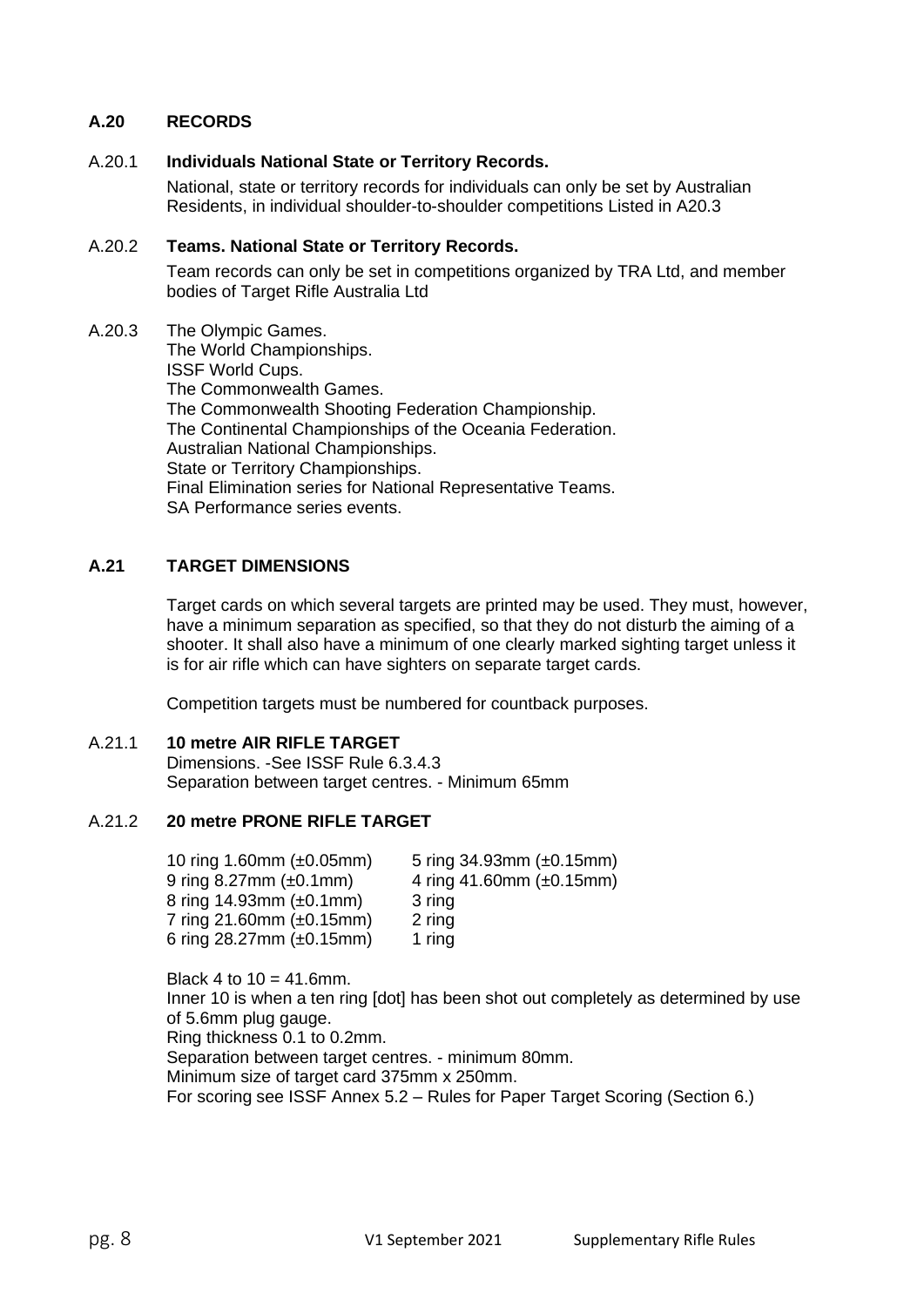#### A.21.3 **20 metre BENCHREST TARGET**

| 10 ring $1.6$ mm ( $\pm 0.05$ mm) | 7 ring $15.0$ mm (±0.15mm)        |
|-----------------------------------|-----------------------------------|
| 9 ring $5.5$ mm ( $\pm$ 0.1mm)    | 6 ring 21.0mm $(\pm 0.15$ mm      |
| 8 ring $10.0$ mm ( $\pm 0.1$ mm)  | 5 ring $30.0$ mm ( $\pm 0.15$ mm) |

Black area is only the 5-ring region - (30.0mm – 21.0mm) 10 Ring thickness 0.2 to 0.3mm 9, 6, & 5, Ring thickness 0.7 to 0.8mm Inner 10 is when a ten ring [dot] has been shot out completely as determined by use of 5.6mm plug gauge. Each target card will have 30 competition aiming marks and minimum of 2 clearly marked sighting aiming marks For scoring see ISSF Annex 5.2.2,3,4,5 – Rules for Paper Target Scoring (Section 6.)

#### A.21.4 **50 metre SMALLBORE TARGET.**

Same specification as ISSF Rule 6.3.4.2 50 metre rifle target out to its 1 ring and has a total target diameter of 154.4mm.

Each target card will have 4 competition targets and 1 clearly marked sighting target. 5 scoring shots per competition target

#### A.21.5 **50 metre BENCHREST TARGET**

Same scoring ring specification as ISSF Rule 6.3.4.2 50 metre target but is not all black out to its 7-ring with a total target diameter of 58.4mm. Each target card may have up to 30 competition targets and 4 clearly marked sighting targets. One (1) scoring shot per competition target.

10 ring 10.4mm (±0.1mm) 8 ring 42.4mm (±0.2mm) 9 ring 26.4mm (±0.1mm) 7 ring 58.4mm (±0.5mm) Inner ten:  $5mm (\pm 0.1mm)$  Ring thickness. 0.2 to 0.3mm. Thickness 10 & 9 scoring ring 1.0 to1.1mm Black area is the 7-ring region, between 7 ring (58.4mm) and 8 ring (42.4mm) All other areas to be natural target card colour with black scoring rings. Separation between target centres. - Minimum 62mm.

Minimum visible target card size for 30 competition, plus sighters is 510m x 380mm. For scoring see ISSF Annex 5.2.2,3,4,5 – Rules for Paper Target Scoring (Section 6.)



*Typical 50 metre benchrest target allowing 10 shot or 20 shot or 30 shot strings.*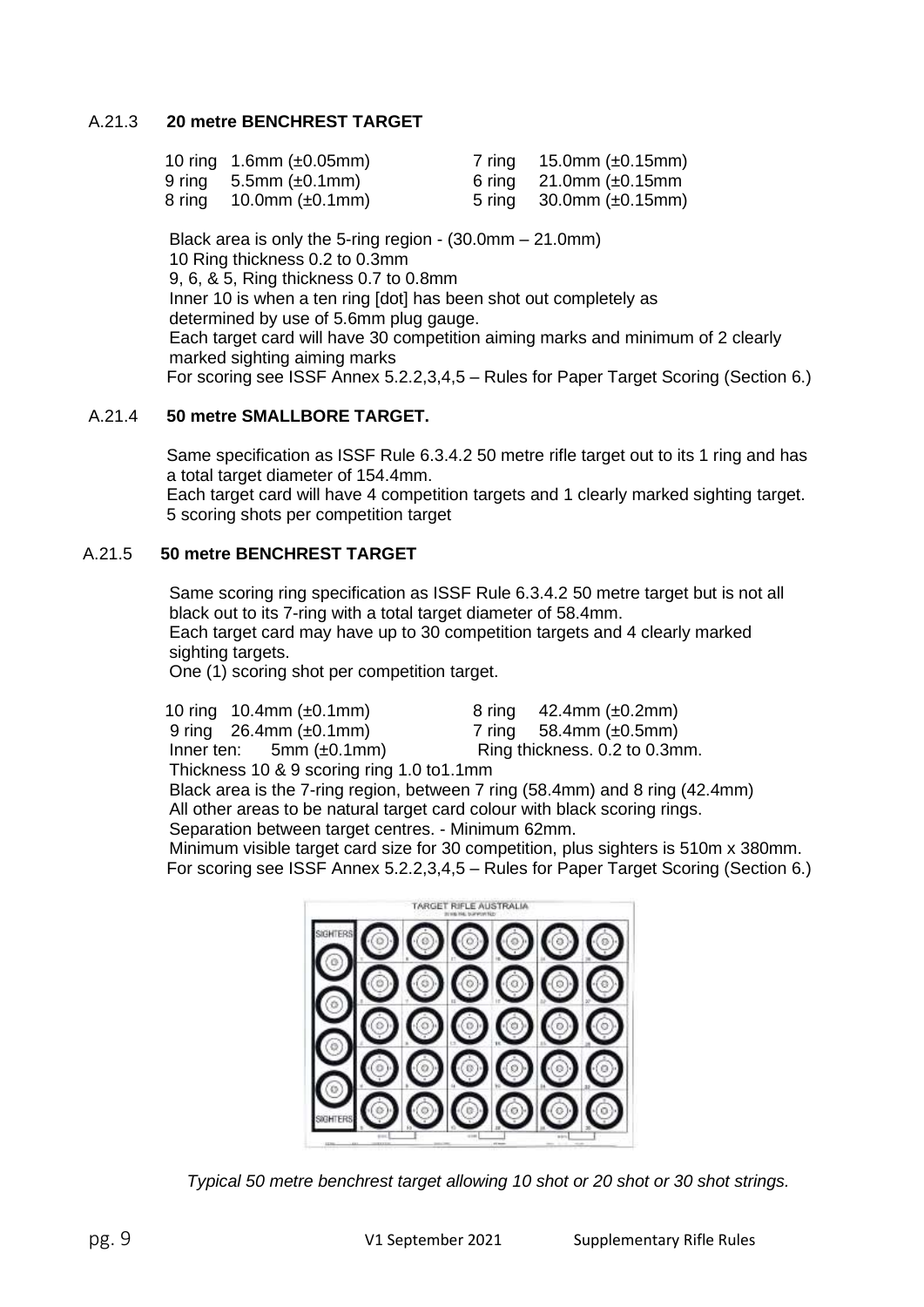#### A.21.6 **BENCHREST OFFSET TARGET FOR 50 metre ELECTRONIC MACHINES.**

An offset target as specified in Rule A.21.4 will be used only for sighting by scoped rifles shooting on any electronic target machines that does not normally provide a suitable target.

This target is to be positioned as close as practical to the centre of the electronic target, but not within the zone where the electronics would register a valid score. (Suggest 45 to 50mm above and/or below centre of the electronic target)



*Typical offset target for 50 metre electronic machines.*

#### A.21.7 **50 metre SMALLBORE CLUB TARGET.**

|        | $X$ Bull 10.4mm ( $\pm$ 0.1mm)    | 5 ring | 106.8mm $(\pm 1.0$ mm).  |
|--------|-----------------------------------|--------|--------------------------|
|        | 10 ring 23.5mm $(\pm 0.1$ mm)     | 4 ring | 123.46mm $(\pm 1.0$ mm). |
|        | 9 ring $40.16$ mm ( $\pm 0.2$ mm) | 3 ring | 140.12mm $(\pm 1.0$ mm). |
|        | 8 ring $56.82$ mm ( $\pm 0.2$ mm) | 2 ring | 156.78mm $(\pm 1.0$ mm). |
| 7 ring | 73.48mm $(\pm 0.2$ mm)            | 1 ring | 173.44mm $(\pm 1.0$ mm). |
|        | 6 ring 90.14mm $(\pm 1.0$ mm).    |        |                          |

Black: from part of 4 to 10 rings = 112.4mm. Ring thickness: 0.2 to 0.3mm. X Ring: marked with a cross through the target centre.<br>Separation between target centres: minimum 180mm. Separation between target centres: Minimum visible size of target card: 500mm x 380mm.

#### A.21.8 **90 metre SMALLBORE TARGET.**

|        | 10 ring $26.8$ mm ( $\pm 0.2$ mm) |        | 5 ring $176.8$ mm ( $\pm$ 1.0mm) |
|--------|-----------------------------------|--------|----------------------------------|
|        | 9 ring $56.8$ mm ( $\pm 0.2$ mm)  | 4 rina | $206.8$ mm ( $\pm$ 1.0mm)        |
| 8 ring | 86.8mm $(\pm 0.2$ mm)             |        | 3 ring $236.8$ mm ( $\pm$ 1.0mm) |
| 7 ring | 117.8mm $(\pm 0.2$ mm)            |        | 2 ring $266.8$ mm $(\pm 1.0$ mm) |
| 6 ring | 146.8mm (±1.0mm)                  |        | 1 ring $296.8$ mm ( $\pm$ 1.0mm) |

Target diameter: 296.8mm out to the 1 ring. Each target card will have only one (1) target.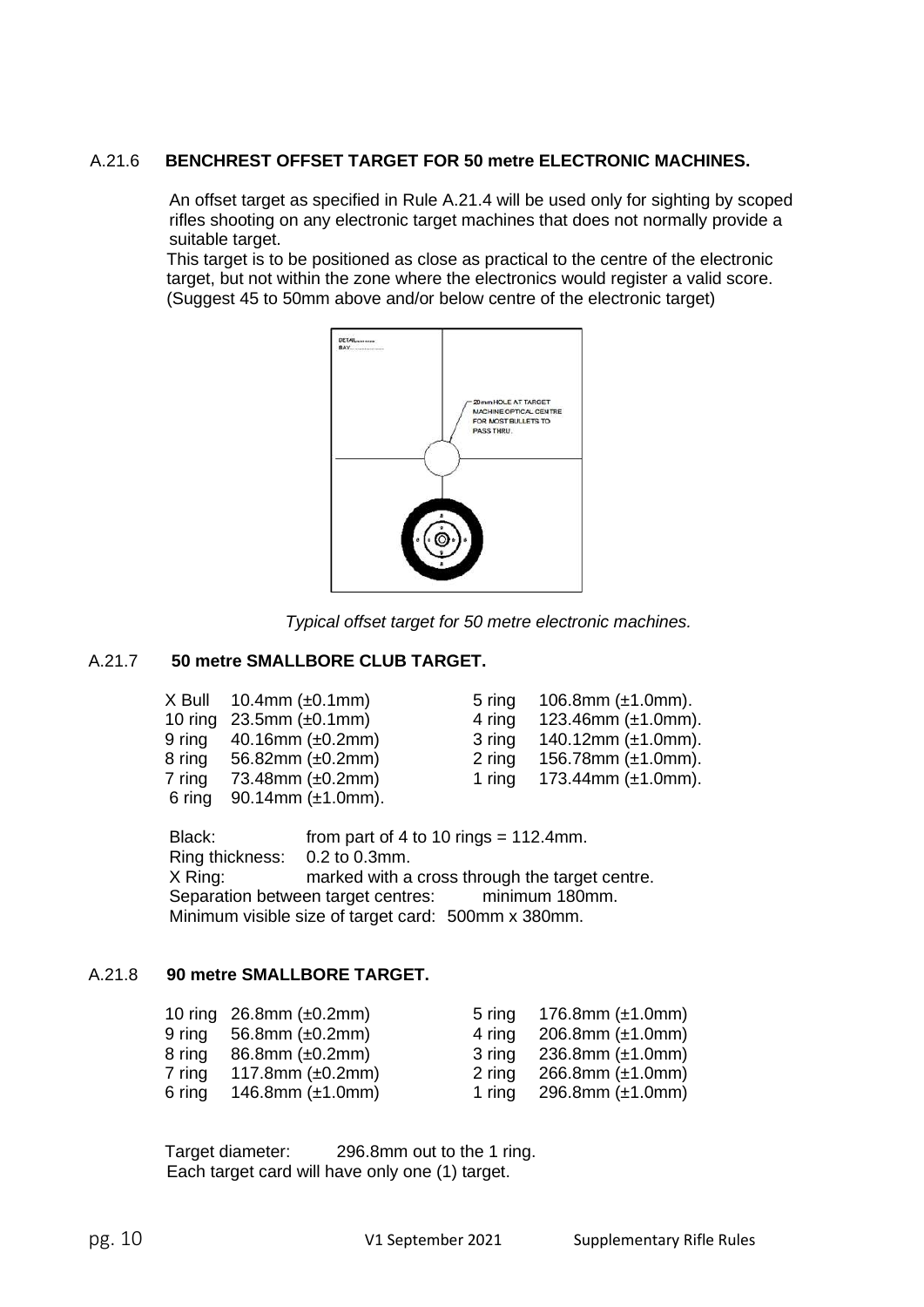One sighting target card is to be clearly marked as specified in ISSF Annex – Rules for Paper Target Scoring Rule 1.1.4 Ten scoring shots per competition target.

 $Inner ten: 5.2mm (±0.2mm)$ Ring thickness: 0.2 to 0.3mm. Black: from 4 (206.8mm) to 10 rings. All other areas to be natural target card colour with both black or white scoring rings. Separation between target centres: Minimum 355mm. Minimum visible size of target card: 375 x 315mm. For scoring see ISSF Annex 5.2 – Rules for Paper Target Scoring (Section 6.)

#### A.21.9 **90 metre BENCHREST TARGET**.

| 10 ring $26.8$ mm ( $\pm 0.2$ mm) | 7 ring 117.8mm $(\pm 0.2$ mm)    |
|-----------------------------------|----------------------------------|
| 9 ring 56.8mm $(\pm 0.2$ mm)      | 6 ring $146.8$ mm ( $\pm$ 1.0mm) |
| 8 ring $86.8$ mm ( $\pm 0.2$ mm)  | 5 ring $176.8$ mm ( $\pm$ 1.0mm) |

Each target card will have 4 competition targets plus 1 clearly marked sighting target. 5 scoring shots per competition target.

| Inner ten:                                                                  | 5.2mm $(\pm 0.2$ mm) | thickness: | $0.5$ to $0.6$ mm. |  |
|-----------------------------------------------------------------------------|----------------------|------------|--------------------|--|
| 10 & 9 Ring:                                                                |                      | thickness: | 3.0 to 3.1mm       |  |
| 6 & 5 Ring:                                                                 |                      | thickness: | $1.0$ to $1.1$ mm  |  |
| Rlack area is the 7 ring region, between 7 ring (117 Rmm) and 8 ring (86 Br |                      |            |                    |  |

Black area is the 7-ring region, between 7 ring (117.8mm) and 8 ring (86.8mm) All other areas to be natural target card colour with black scoring rings. Separation between target centres: Minimum 178mm.

Minimum visible size: 510m x 380mm for 4 competition target cards plus sighter. For scoring see ISSF Annex 5.2.2,3,4,5 – Rules for Paper Target Scoring (Section 6.)



*Typical 90 metre benchrest target allowing 20 shot strings.*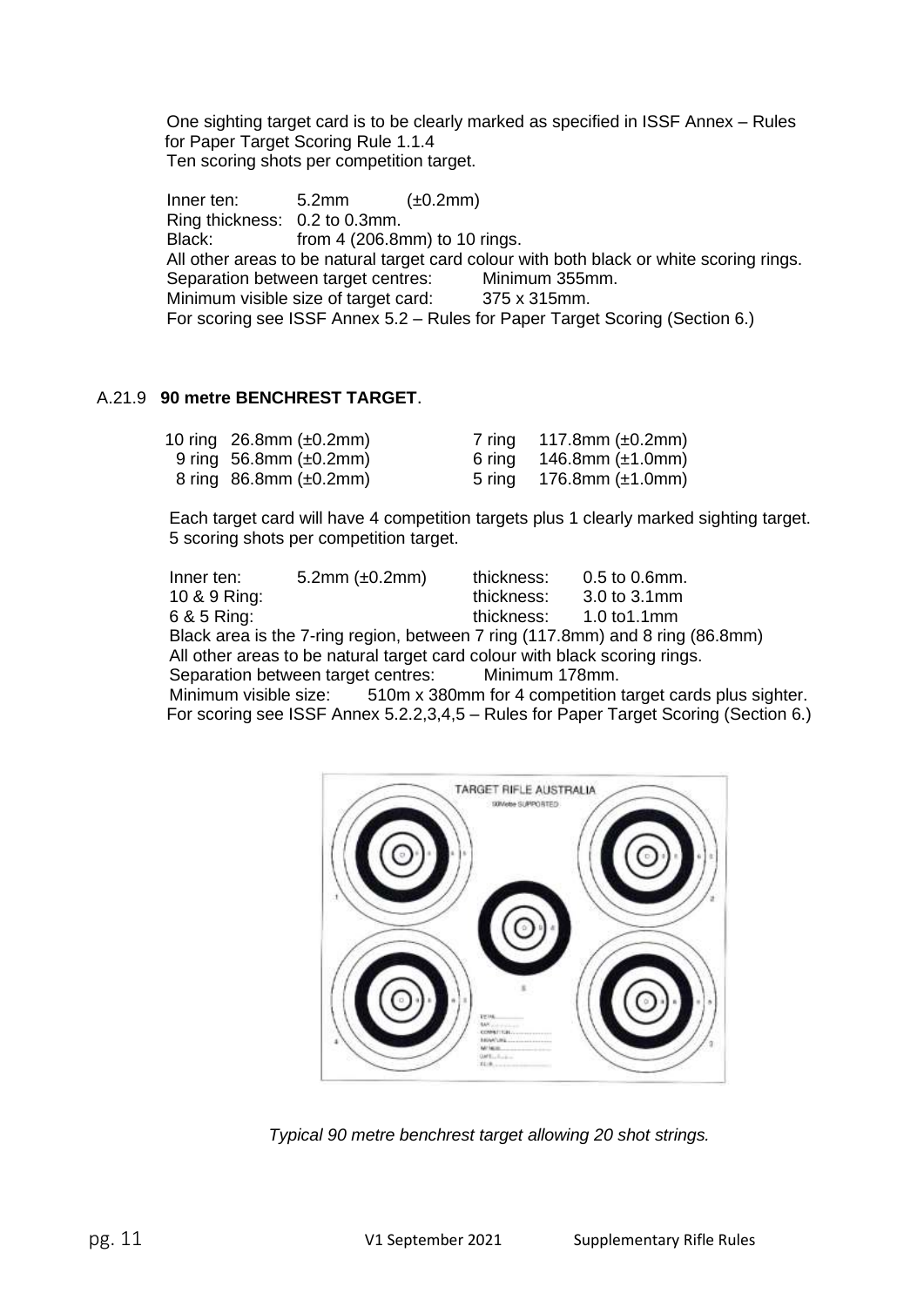#### **A.22 TIME LIMITS**

#### **Electronic and Target Changing Machines**

A.22.1 Time limits to be used for competitions on electronic targets and target changing machines (TCM) are as specified in ISSF Rules and Regulations 7.7.4

> Definition: A Target Carrier System is any system that returns a target to the firing line during competition.

#### **Static Paper Targets**

| A.22.2 | Prone:                                                                                                                                                                                                                                             |                                                             |  |  |  |
|--------|----------------------------------------------------------------------------------------------------------------------------------------------------------------------------------------------------------------------------------------------------|-------------------------------------------------------------|--|--|--|
|        | Unlimited sighters and ten competition shots:<br>i)<br>ii)<br>Unlimited sighters and twenty competition shots:<br>Unlimited sighters and thirty competition shots:<br>iii)                                                                         | 15 minutes.<br>30 minutes.<br>45 minutes.                   |  |  |  |
| A.22.3 | Standing:<br>Unlimited sighters and ten competition shots:<br>i)<br>Unlimited sighters and twenty competition shots:<br>ii)                                                                                                                        | 25 minutes.<br>50 minutes.                                  |  |  |  |
| A.22.4 | Kneeling:<br>Unlimited sighters and ten competition shots:<br>i)<br>ii)<br>Unlimited sighters and twenty competition shots:                                                                                                                        | 25 minutes<br>45 minutes                                    |  |  |  |
| A.22.5 | Benchrest:<br>Unlimited sighters and ten competition shots:<br>i)<br>ii)<br>Unlimited sighters and twenty competition shots:<br>iii)<br>Unlimited sighters and thirty competition shots:<br>Unlimited sighters and sixty competition shots:<br>iv) | 15 minutes.<br>30 minutes.<br>45 minutes.<br>1 hour 15 min. |  |  |  |

#### **BENCHREST**

#### **A.23 BENCHREST RANGE SAFETY**

- A.23.1 While personnel are forward of the firing line all shooters shall remain behind the benches. Rifle or equipment on the benches cannot be handled until a Range Officer direction permits shooters to move to their benches.
- A.23.2 No rifle is to be loaded until directed by the Range Officer, and rifles shall be pointed in the direction of the target area at all times.
- A.23.3 Whenever a STOP command is made rifles shall be immediately unloaded, magazines (if applicable) removed, safety flags inserted and the competitor shall step back from the bench to allow the range officer to check that the firing point is safe.
- A.23.4 At the completion of each course of fire rifles shall be left on the benches with breeches open and magazines (if applicable) removed with safety flags inserted. Rifle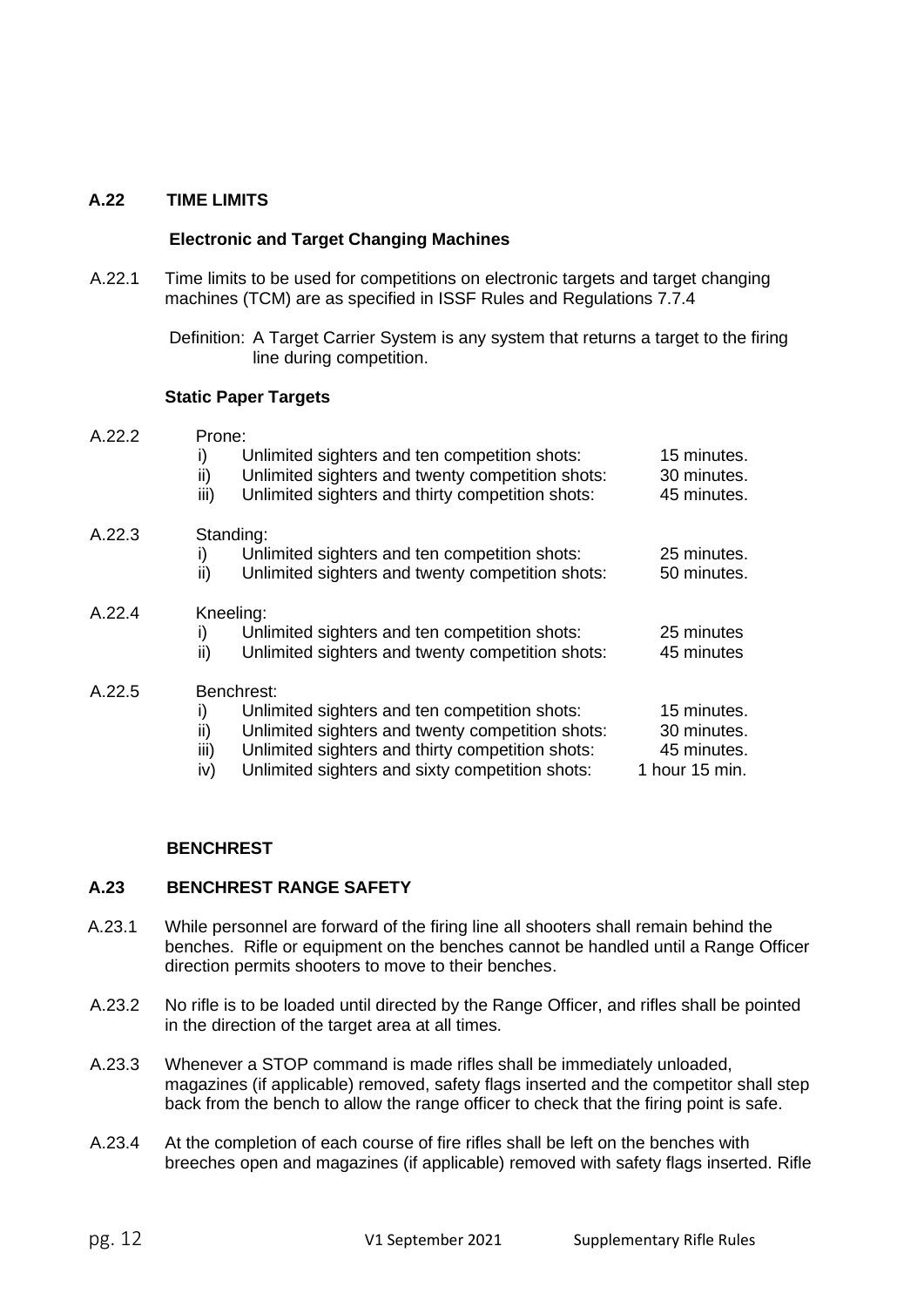or equipment on the benches cannot be handled until a Range Officer direction permits shooters to move to their benches

- A.23.5 A rifle is considered to be loaded whenever a magazine is fitted into its action (loaded or unloaded) and its bolt position or status of breech is irrelevant.
- A.23.6 The height of all 20 metre Benchrest targets must ensure all bullets are safely arrested by appropriate bullet catchers or backstop. The wider angles of bullet trajectories shall not be permitted to ricochet off the ground or miss the catchers.
- A.23.7 A benchrest shooter who is unable to safely load a firearm due to their visible physical limits may request assistance of a personal loader to do it for them. A loader can only load, unload and other similar actions as requested either verbally or gestured by the shooter between shots but not while sighting. A loader must move and stand away, preferably to the rear of the shooter without disturbing any other shooter or loader. After the Start Command is given a loader cannot initiate any conversation or provide any coaching advice to the shooter.

#### A.24. **OPEN TRA BENCHREST TARGET RIFLE.**

A.24.1 Benchrest Rifle is any TRA approved rifle chambered for .22 rimfire long rifle cartridge and complying with I.S.S.F 7.4.5 a, c, e.

#### A.24.2 Barrel

The barrel must be a minimum length of 460mm measured from the face of the breach to the rifle muzzle. Barrel tuning devises are allowed.

#### A.24.3 Trigger

Triggers of any type, including electronic, are allowed. Electronic triggers need all accessories associated with such trigger i.e., batteries etc. to be integrated as part of the rifle and included in the total rifle weight. Set triggers are not permitted. Safety test – action must be closed at normal rate without discharging.

#### A.24.4 Safety.

Actions may have a manually operated safety firing mechanism, which does not include the use of pressure fluid, gas or remote control.

#### A.24.5 Magazine

Rifles fitted with magazines may only be loaded with one cartridge or pellet.

All tube magazines are prohibited. Detachable magazine, capable of holding at least 3 rounds, are permitted. Detachable rotary magazines like the Ruger are permitted.

Single load adaptors (in lieu of a magazine) are permitted. The adaptor shall need to be fitted and removed in the same way as the magazine. It will typically be a magazine shaped device with a fixed top section for the bullet to rest on. Examples of permitted devices are those readily available for Anschutz and Bruno/CZ rifles. A loading platform used in I.S.S.F. rifles is permitted.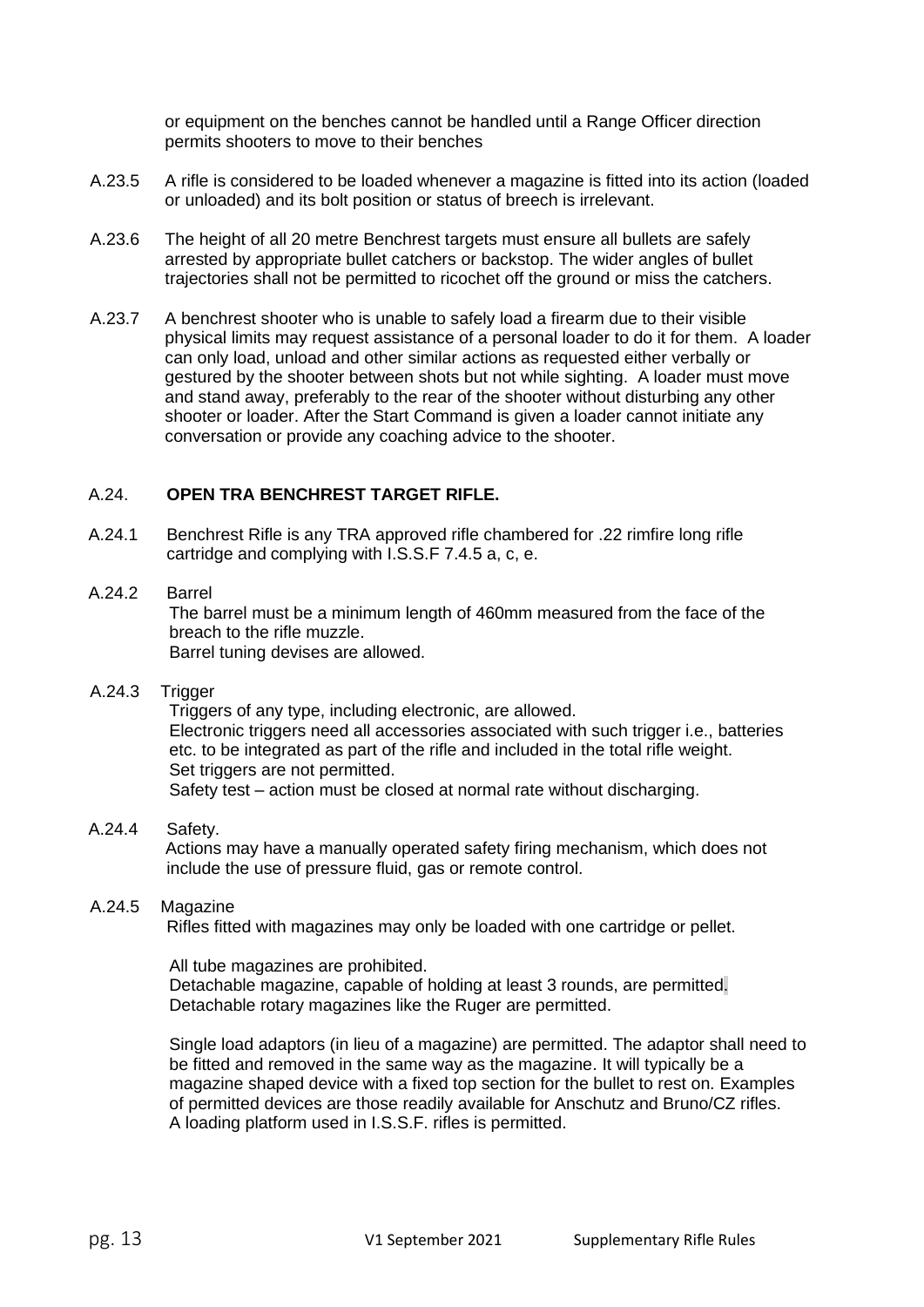#### A.24.6 Stock

Rifles may be fitted with a forend block not exceeding 76.2 mm (3 inch) in width as measured at 90 degrees to the line of the barrel.

The forend block must be a flat or convex. Any material may be used. (A hand stop rail is permitted).

The width of any part of the stock butt in contact with the rear rest bag shall not exceed 30mm. (Refer Figure 1).



#### A.24.7 Weight

The weight of a rifle shall not exceed 8kg inclusive of sight, single load adaptor (if applicable) or an unloaded magazine. The heaviest magazine when more than one is to be used.

#### **A.25 BENCHREST EQUIPMENT**

#### **A.25.1 BENCHREST TABLE**



*Typical top for a right hand / left hand Table*

A.25.1.1 Any solid table, rigidly constructed with a height of 850 mm +/- 100 mm.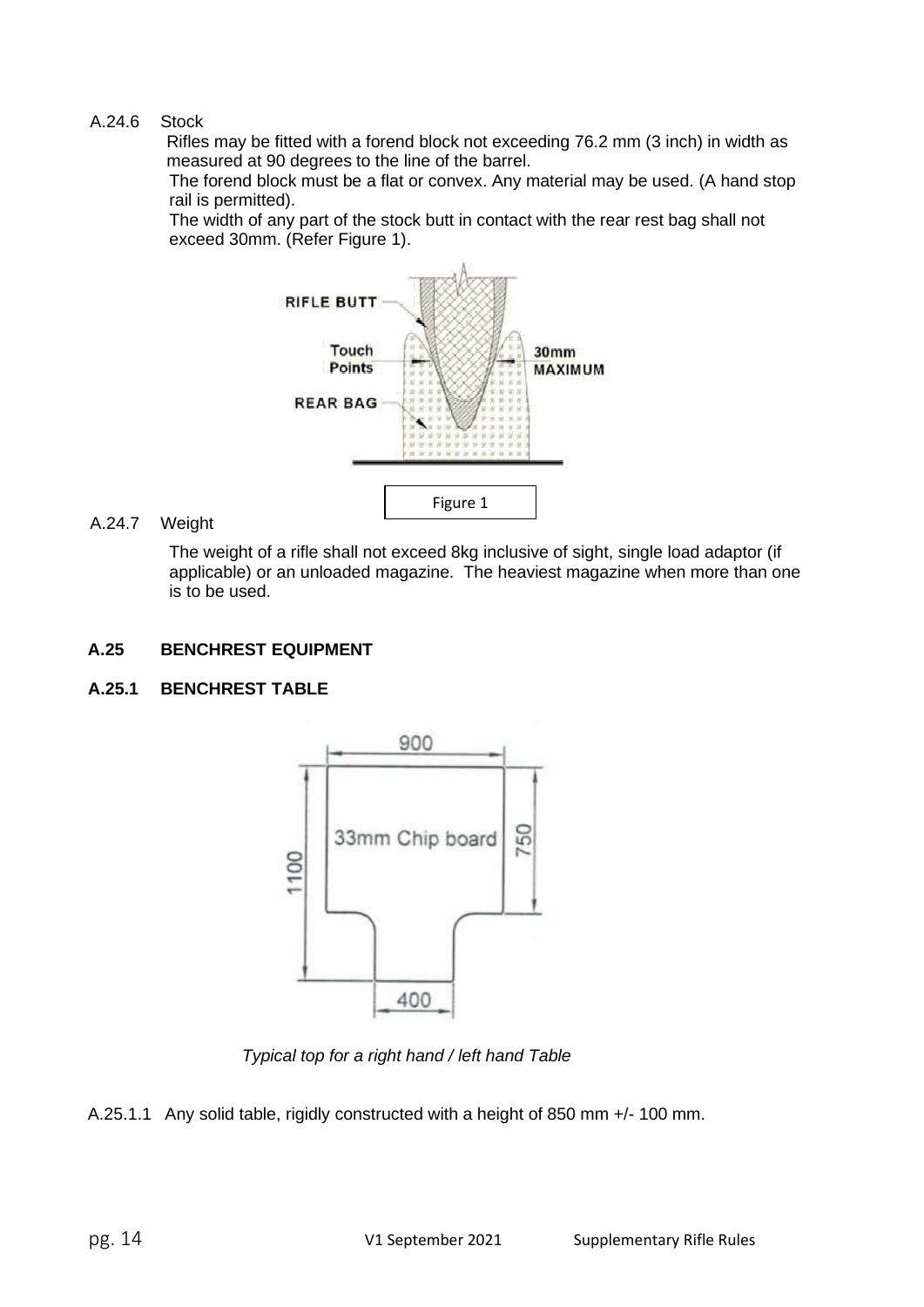- A.25.1.2 The table top will have suitable size cut out/s to allow either or both a right or lefthanded shooter to sit on a chair or stool & be able to comfortably sight and fire their rifle.
- A.25.1.3 The table width should be 400 mm or more for placement of the right or left elbow.
- A.25.1.4 All tables on the firing point should be of the same design where possible or similar right hand & left-hand tables.

#### A.25.2 **Front Rest and Bag**

- A.25.2.1 A front rest can be a block or pedestal, and can incorporate elevation and windage adjustments but shall not have anything to help return the rifle to the firing position, such as guides that would work with any contour or dimension on the rifle.
- A.25.2.2 A bag or similar soft covering is permitted on the front rest on which only the full width of the rifle stock fore-end may rest and without any front bag adjustment the rifle shall be easily removed in a vertical direction.
- A.25.2.3 Any front bag cover and filling shall meet the same material requirements specified for rear rest bags.
- A.25.2.4 A stop to locate the distance that the rifle is moved toward the target by the shooter is permitted.
- A.25.2.5 The Front Rest and its bag or cover must be separate from the rear bag/s.
- A.25.2.6 A bipod attached to the fore end stock of a rifle is also permitted to be used as a rest.

#### A.25.3 **Rear Rest Bag**

- A.25.3.1 The rear rest shall be a bag or combination of bags of leather and/or cloth (i.e., Cordura) with a maximum thickness of 3mm except for the base that is in contact with the benchtop.
- A.25.3.2 The base of any rear rest bag must be of a similar material to the bag and shall not be a rigid material like timber, plastic, steel or similar.
- A.25.3.3 The contents of all rear bags shall be packed loosely enough so that each bag shall be easily and permanently deformable by pressure of the fingers.
- A.25.3.4 All rear bags shall only contain dry, finely divided non–metallic substance such as, but not limited to sand, gravel, garnet, plastic granules or grain without additives,
- A.25.3.5 All sides of any rear bag cannot be constrained in any manner.
- A.25.3.6 Rear bags shall not incorporate any adjustments for windage and/or elevation but is allowed to have just a vertical spacer between the rear bag/s and the bench.
- A.25.3.7 A spacer or rear bag base shall not restrict their movement by using protrusions into the bench top. However anti-slip surfaces such as but not limited to Velcro, magic stop non slip matting or similar may be used.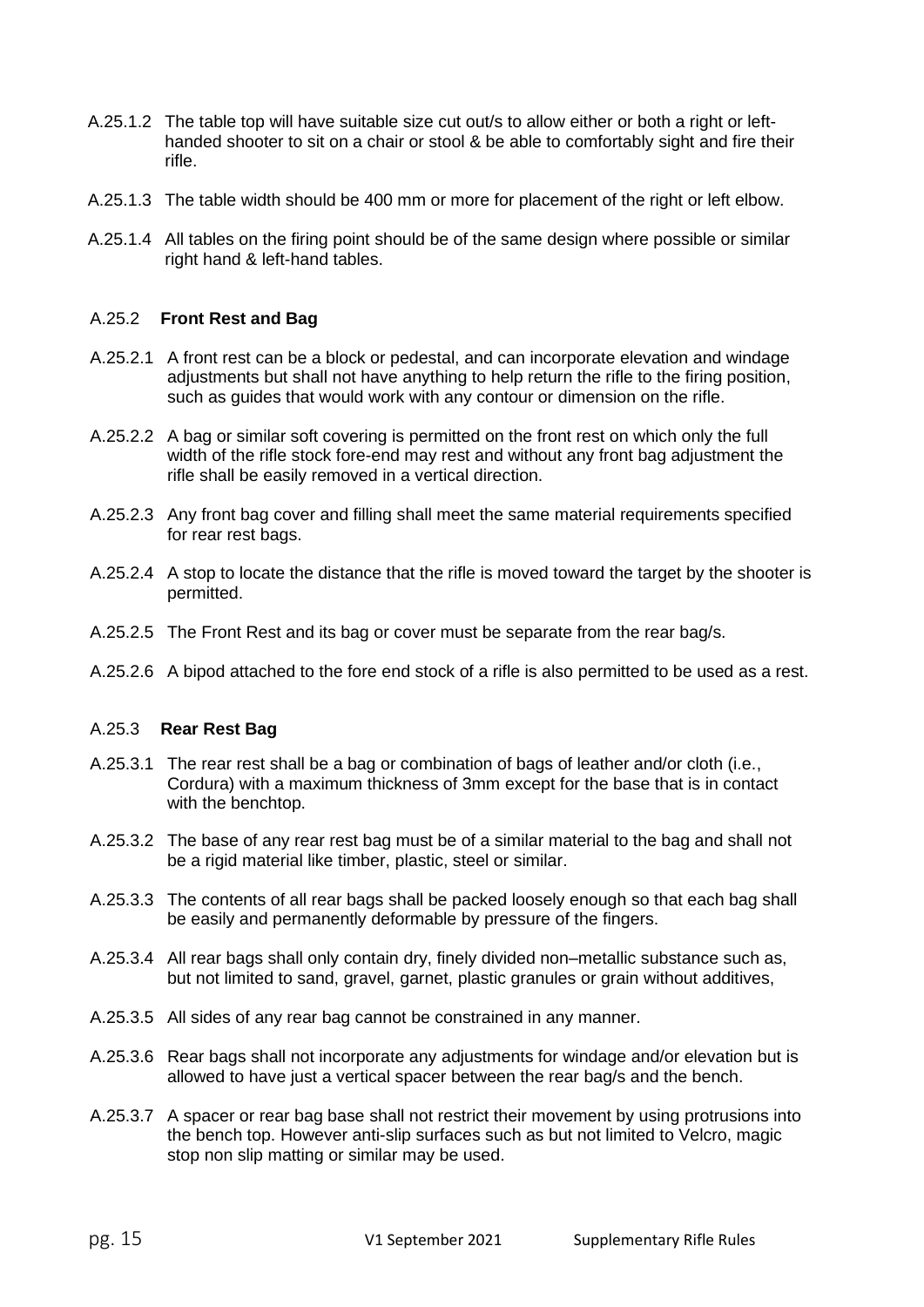A.25.3.8 Talc or non-friction compounds/tapes can be used on bags or stocks to aid smooth movement of the rifle.

#### A.25.4 **WIND FLAGS**

Personal wind indicators are not permitted to be used for TRA Benchrest Rifle events when standard flags in accordance with ISSF. Rule 6.4.4 and A.9 are provided by the competition organisers. Where personal flags are permitted to be used, they must comply with ISSF Rule 6.4.4 and A.9.

#### A.25.5 **SEAT.**

A seat or chair of any height or design including adjustable for height is permitted provided any part that protrudes into an adjoining bay does not interfere with safe movement of officials or the adjacent competitor.

#### **A.26 SHOOTING POSITION**

#### A.26.1 **OPEN BENCHREST RIFLE**

A shooter is seated adjacent to a benchrest table (A.25.1) on a permitted seat (A.25.5) with a smallbore rifle specified in rule A.24 or ISSF rules pointing in the direction of the targets with its fore end supported by a front rest or bags (A.25.2) and its butt supported in a rear rest bag (A.25.3).

#### A.26.1.1 When in the firing position:

The non-firing hand may touch, grip or support the rifle or front support at any point including the fore end in front of the front rest. It can also touch or support the rifle butt, rear bag or bench. This includes the area between the bottom of the pistol grip or any part of the rear of the stock (including buttplate).

#### A.26.1.2 **Sights**

Unrestricted telescopic sight magnification shall be permitted.

#### A.26.2 **RESTRICTED BENCHREST RIFLE**

- A.26.2.1 A shooter is seated adjacent to a bench or table (A.25.1) with a smallbore rifle specified in rule A.24 or ISSF rules pointing in the direction of the targets.
- A.26.2.2 When in the firing position:
	- A.26.2.2 a) The rifle butt cannot be supported by a rear bag nor rest on or touch the bench, or any pad or other artificial rest or support on the bench.
	- A.26.2.2 b) The rifle butt can be in the shoulder or supported by the shooter's hands or a combination of both.